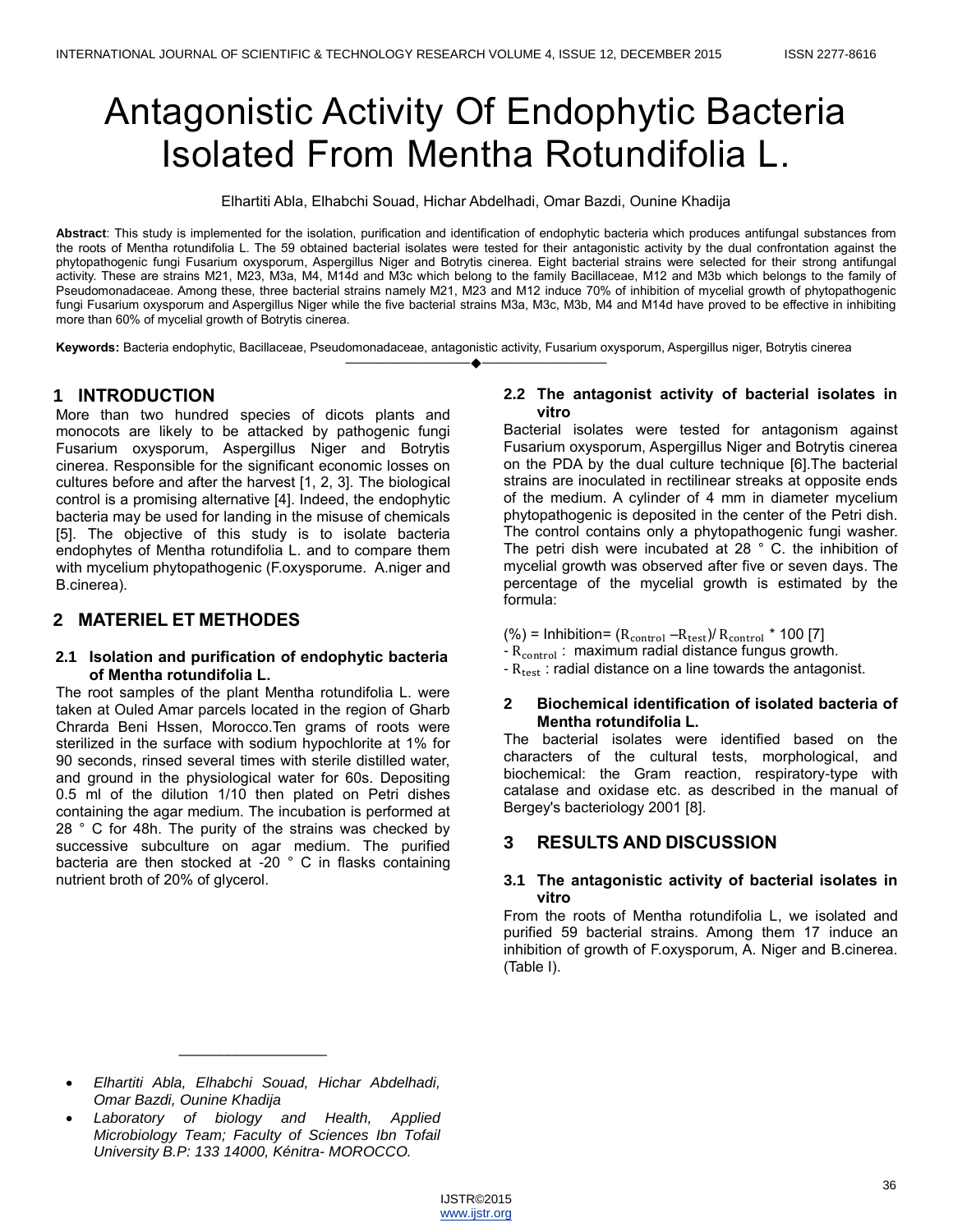*Table 1: Percentage of inhibition of Fusarium oxysporum (F.o), Aspergillus Niger (A.n) and Botrytis cinerea (B.c) by the isolated bacteria of Mentha rotundifolia L.*  **strains % inhibition of mycelial growth F.o A.n B.c control** 0 0 0

**M6a** 39,47 37,5 11,11 **M16c** 40,78 31,25 22,22 **M14e** 57,89 68,75 57,77 **M14c** 60,52 75 56,36 **M7a** 64,47 66,25 45,45 **M3a** 67,10 65 67,27 **M3c** 63,15 62,50 63,63 **M4** 67,10 65 60 **M14d**  $\qquad \qquad \begin{array}{ccc} 66,25 \end{array}$  63,63 **M21 M21** 75 75 76,25 76,36 **M23** 8 73,68 52,72 **M12** 854,54 **M3b** 67,10 68,75 60 **M5b** 67,10 57,5 36,36 **M2b** 60,52 66,25 16,36 **M9b** 18,18

| We find that 17, 16 and 12 isolated strains have induce an<br>inhibition of F.oxysporum, A. Niger and B.cinerea<br>respectively with a percentage of inhibition higher than 30%.<br>The strains M21, M23 and M12 are remarkably effective. |
|--------------------------------------------------------------------------------------------------------------------------------------------------------------------------------------------------------------------------------------------|
| They have trained the inhibition of mycelial growth                                                                                                                                                                                        |
| F.oxysporum and A. Niger with a higher percentage of 70%<br>(Figure 1 and Figure 2). while the five other isolates M3a,<br>M3c, M3b, M4 and M14d shown their effectiveness by                                                              |
| inhibiting superior 60% of mycelial growth of B.cinerea<br>(Figure 3)                                                                                                                                                                      |



**Figure 1:** Effects of bacterial isolates M23, M21 and M12 on mycelium growth of Fusarium oxysporum.



**Figure 2:** Effects of bacterial isolates M23, M21 and the M12 on the mycelium growth of Aspergillus Niger

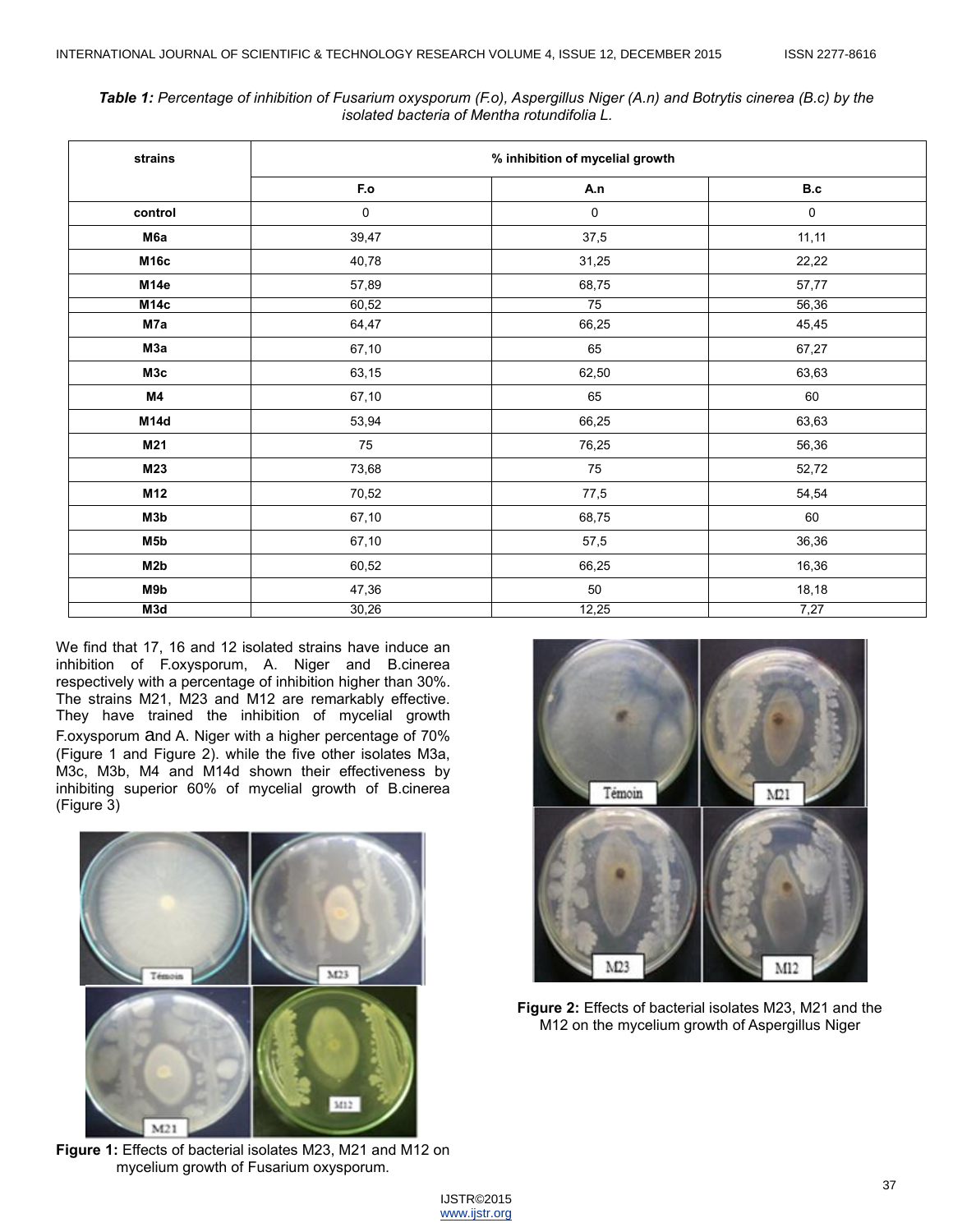



**Figure 3**: Effects of bacterial isolates M3b, M3a, M3c, M14D and M4 on the mycelium growth of Botrytis cinerea

## **3 Biochemical identification of endophytic bacteria isolated from Mentha rotundifolia L.**

The 17 strains induced an inhibition of mycelial growth of phytopathogenic fungi three F. oxysporum, A. Niger and B.cinerea they are divided in two groups according to their Gram stain (Tables 2 and 3). They are strictly aerobic bacilli of oxidase and catalase positive, and they are all capable of reducing the nitrate to nitrite or ammonia but unable to produce H2S.

**Tableaux 2:** biochemical and physiological characters of Gram positive isolates isolated from de Mentha rotundifolia L.

| <b>Strains</b><br><b>Test</b> | M <sub>3a</sub>          | Š,                       | M6a                      | M7a            | <b>M14c</b>              | M14e                     | <b>M14d</b>              | M3c                      | <b>M16c</b>              | M21                      | M23                      |
|-------------------------------|--------------------------|--------------------------|--------------------------|----------------|--------------------------|--------------------------|--------------------------|--------------------------|--------------------------|--------------------------|--------------------------|
| <b>Mobility</b>               | $+$                      | $\ddot{}$                | ÷                        | $\ddot{}$      | $\ddot{}$                | -                        | $\ddot{}$                | $+$                      | $\ddot{}$                | $\ddot{}$                | $+$                      |
| <b>Mannitol</b>               | $\ddot{}$                | $\ddot{}$                | $\ddot{}$                | $\ddot{}$      | $\ddot{}$                | $\ddot{}$                | $\ddot{}$                | $+$                      | $\,$ $\,$                |                          |                          |
| Glucose                       | -                        | $\overline{\phantom{a}}$ | $\overline{\phantom{a}}$ | $\blacksquare$ | $\overline{\phantom{a}}$ | $\blacksquare$           | $\overline{\phantom{0}}$ | $\overline{\phantom{a}}$ | $\overline{\phantom{a}}$ | $\overline{\phantom{0}}$ |                          |
| Lactose                       | $\ddot{}$                | $\ddot{}$                | $\overline{\phantom{a}}$ | $\ddot{}$      | $\ddot{}$                | $\ddot{}$                | $\ddot{}$                | $+$                      | $\ddot{}$                | $\overline{\phantom{a}}$ | $+$                      |
| <b>Methyl red</b>             | $\overline{\phantom{a}}$ | $\overline{\phantom{a}}$ | $+$                      | $\blacksquare$ | $\,$ $\,$                | $\blacksquare$           | $\overline{\phantom{a}}$ | $\overline{\phantom{a}}$ | $\ddot{}$                | $\overline{\phantom{0}}$ | $\overline{\phantom{a}}$ |
| <b>Voges Proskauer</b>        | $+$                      | $\div$                   | $\overline{\phantom{a}}$ | $\div$         | $\ddot{}$                | $\ddot{}$                | $\pm$                    | $+$                      | $\,$ $\,$                | $\div$                   | $\ddot{}$                |
| Gelatinase                    | $\ddot{}$                | $\ddot{}$                | $\overline{\phantom{a}}$ | $\ddot{}$      | $\ddot{}$                | $\ddot{}$                | $\ddot{}$                | $+$                      | $\,$ $\,$                | $\ddot{}$                | $\ddot{}$                |
| casein hydrolysate            | $\ddot{}$                | $\ddot{}$                | $\overline{\phantom{a}}$ | -              | $+$                      | $\overline{\phantom{0}}$ | ÷                        | $\blacksquare$           | $\ddot{}$                | $\ddot{}$                | $+$                      |
| starch hydrolysate            | $\ddot{}$                | +                        | -                        | -              | $\ddot{}$                | $\ddot{}$                | $\pm$                    | $\pm$                    | $\overline{\phantom{0}}$ | $\ddot{}$                | $\ddot{}$                |

Among the 11 Gram positive strains, nine are sporulation. They belong to Bacillaceae family. The two other bacterial strains are not acid-resistant and are non-sporulation. They are unable hydrolyze the starch. Which specifies as Corynebacterium xerosis.

**Tables 3:** biochemical and physiological characters of Gram-negative isolates isolated from de Mentha rotundifolia L.

| strains<br><b>Test</b> | M <sub>5b</sub> | deM | $\overline{\mathsf{M}}$ | M <sub>3</sub> b | $\mathbf{\Omega}$<br>Ξ | M <sub>3d</sub> |
|------------------------|-----------------|-----|-------------------------|------------------|------------------------|-----------------|
| <b>Citrate</b>         |                 |     |                         |                  |                        |                 |
| <b>Mobility</b>        |                 |     |                         |                  |                        |                 |
| <b>Mannitol</b>        |                 |     |                         |                  |                        |                 |
| Lactose                |                 |     |                         |                  |                        |                 |
| <b>Methyl red</b>      |                 |     |                         |                  |                        |                 |
| <b>Voges Proskauer</b> |                 |     |                         |                  |                        |                 |
| Gelatinase             |                 |     |                         |                  |                        |                 |
| casein hydrolysate     |                 |     |                         |                  |                        |                 |
| starch hydrolysate     |                 |     |                         |                  |                        |                 |

The six bacterial Gram-negative isolates belong to Pseudomonadaceae family. The bacterial isolates M21, M23, M3a, M4, M14d and M3c belong to the Bacillaceae family. Among these strains, M21 and M23 induced an inhibition of mycelial growth greater than 70% of F.oxysporum and A. Niger while the other strains M3a, M4, M3c and M14d inhibited 60% of the mycelium growth B.cinerea. These results are in agreement with those left by